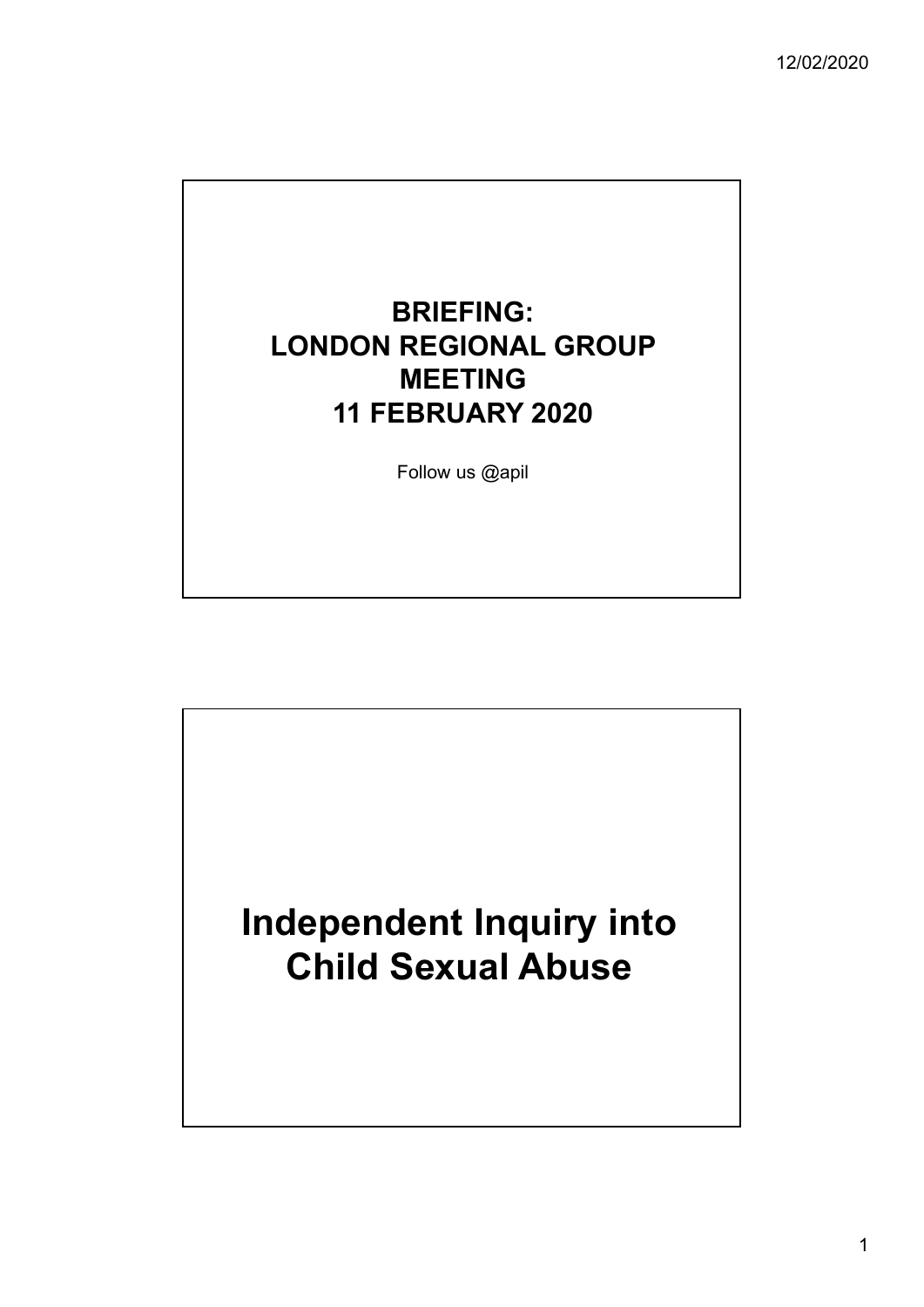

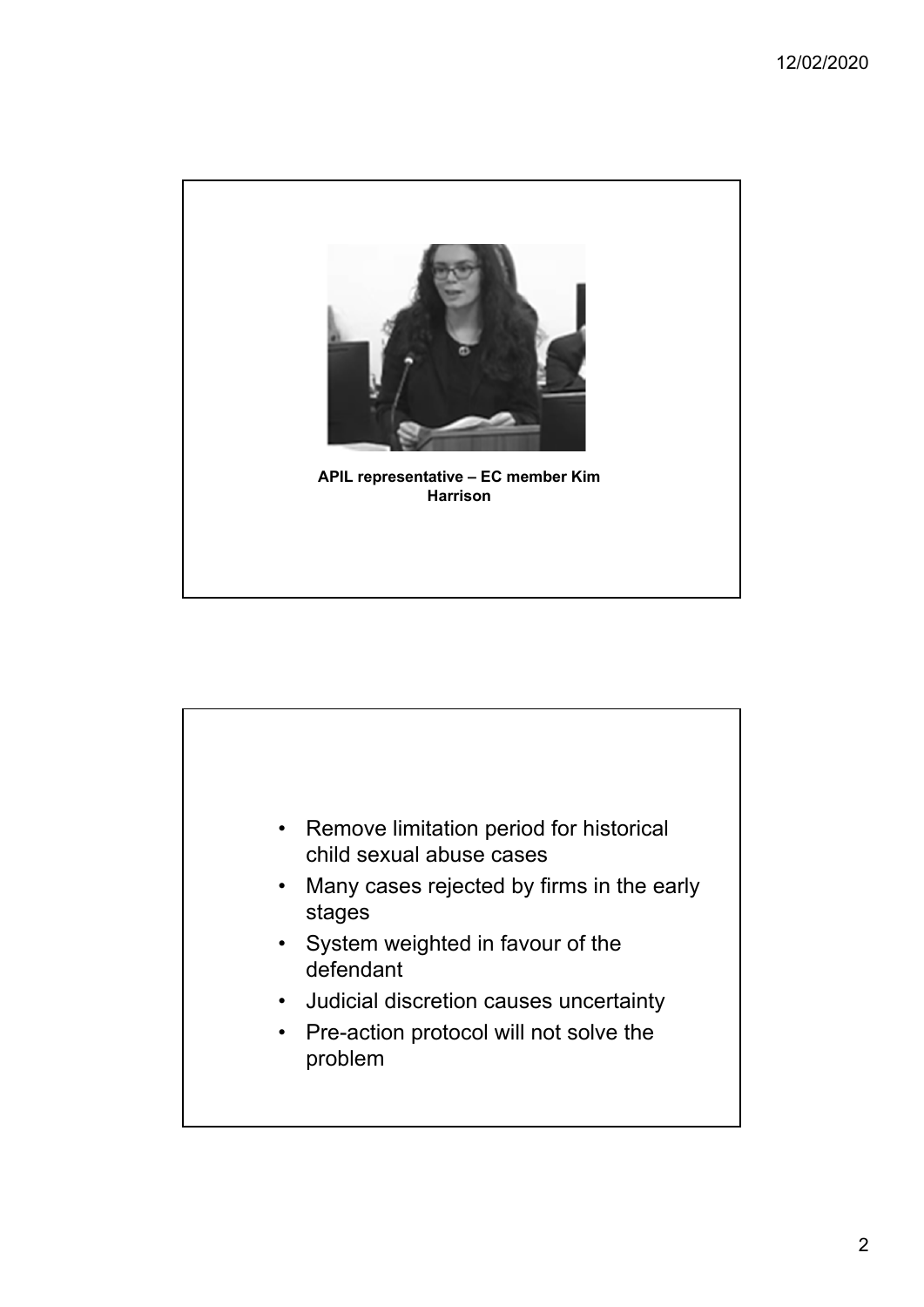

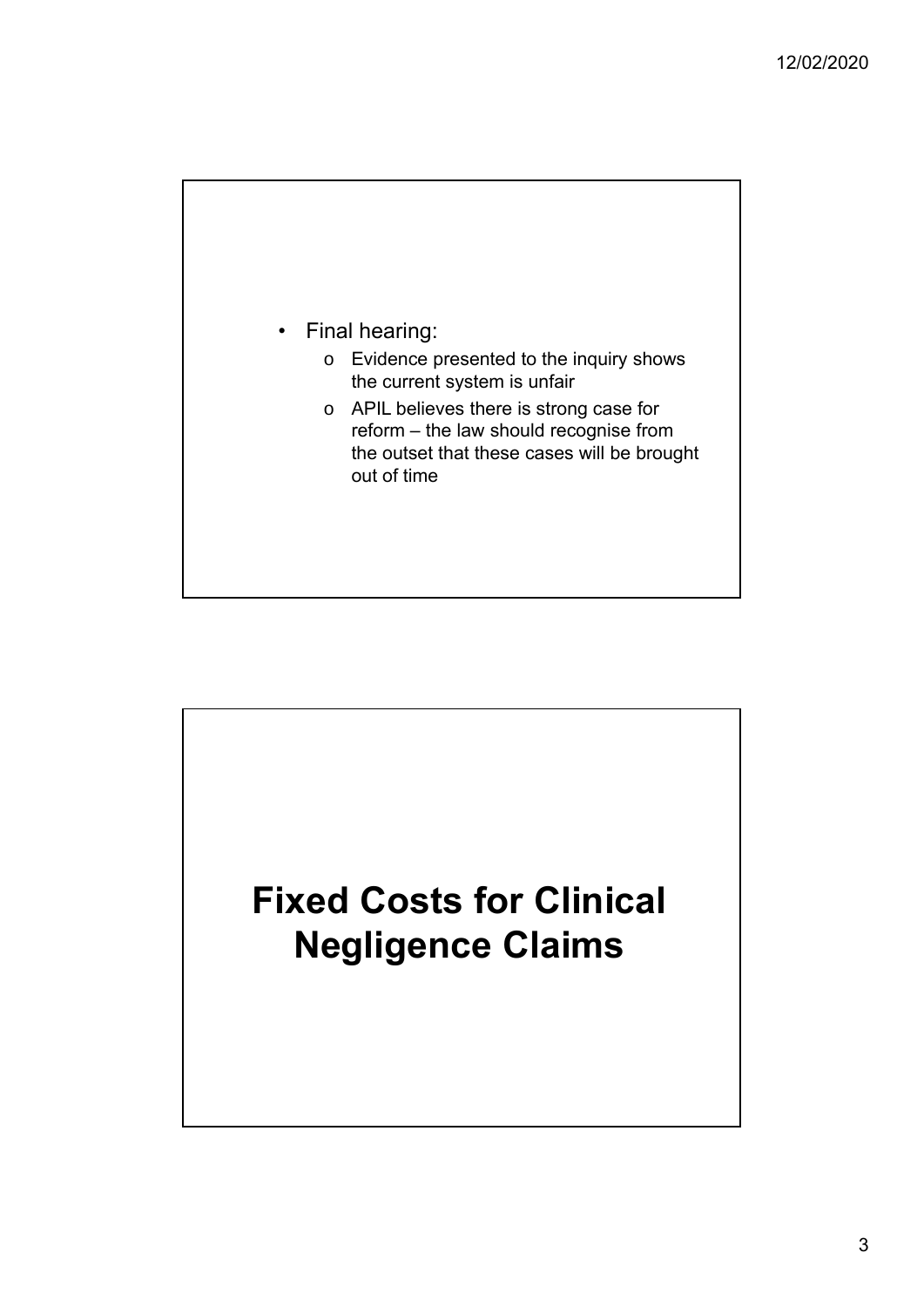

- Issues to be resolved (inc. exemptions)
- Need a streamlined **process**
- NHS needs to learn from negligence

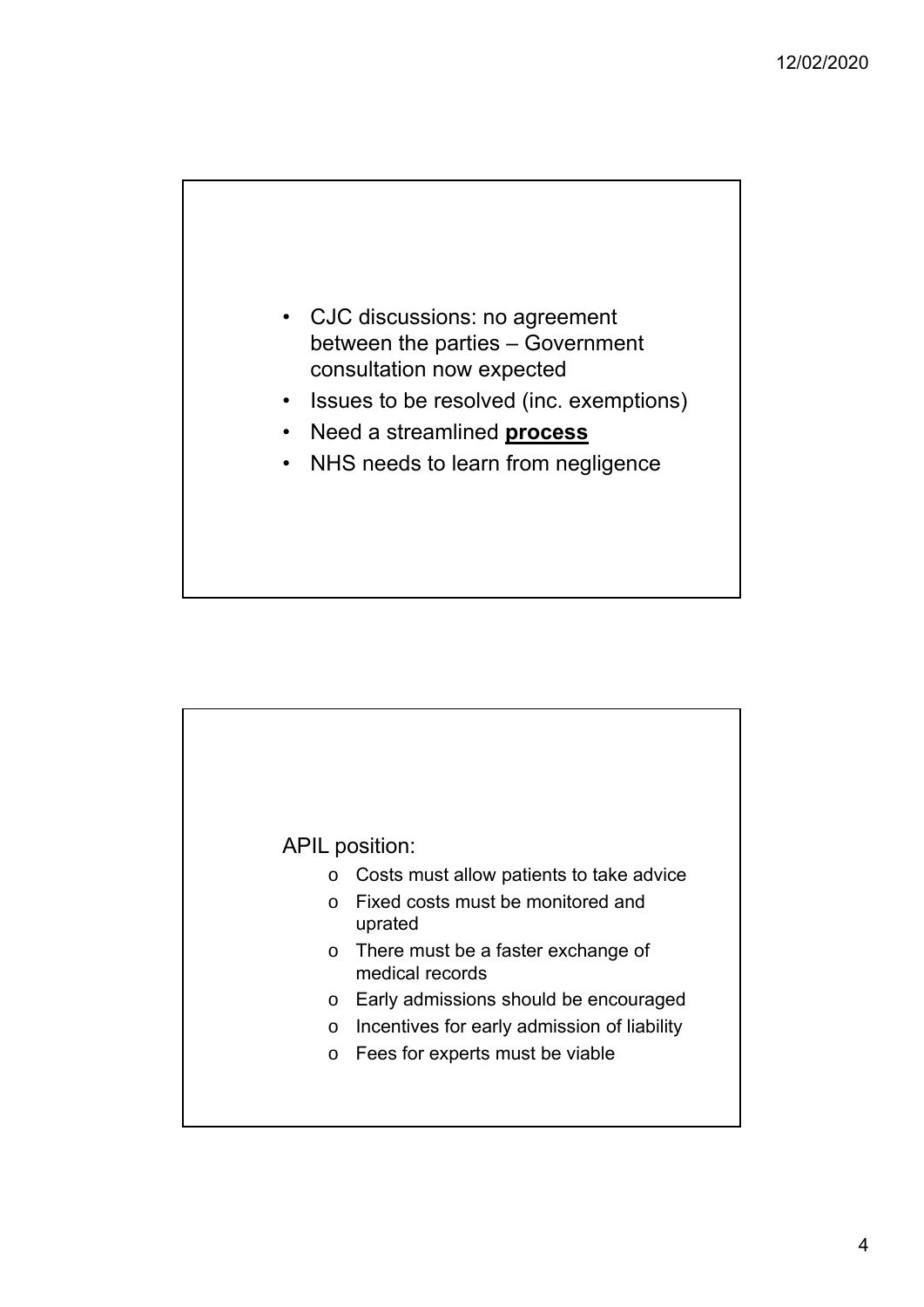## **APIL Strategic Plan**



- New strategic vision
- To be presented to APIL members at the Spring conference and AGM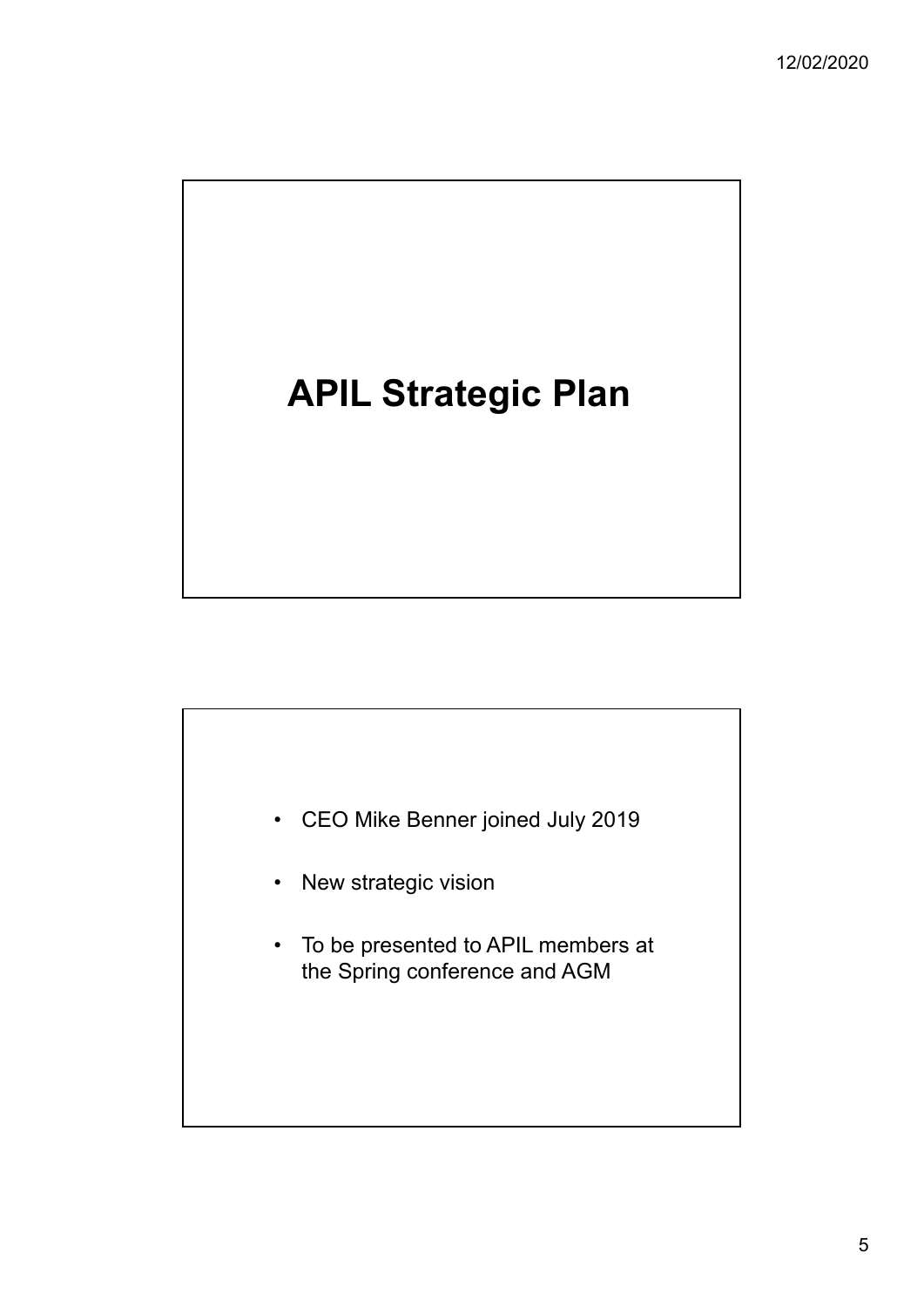

- o Access to justice
- o Prevention of needless injuries
- o Excellence in legal representation